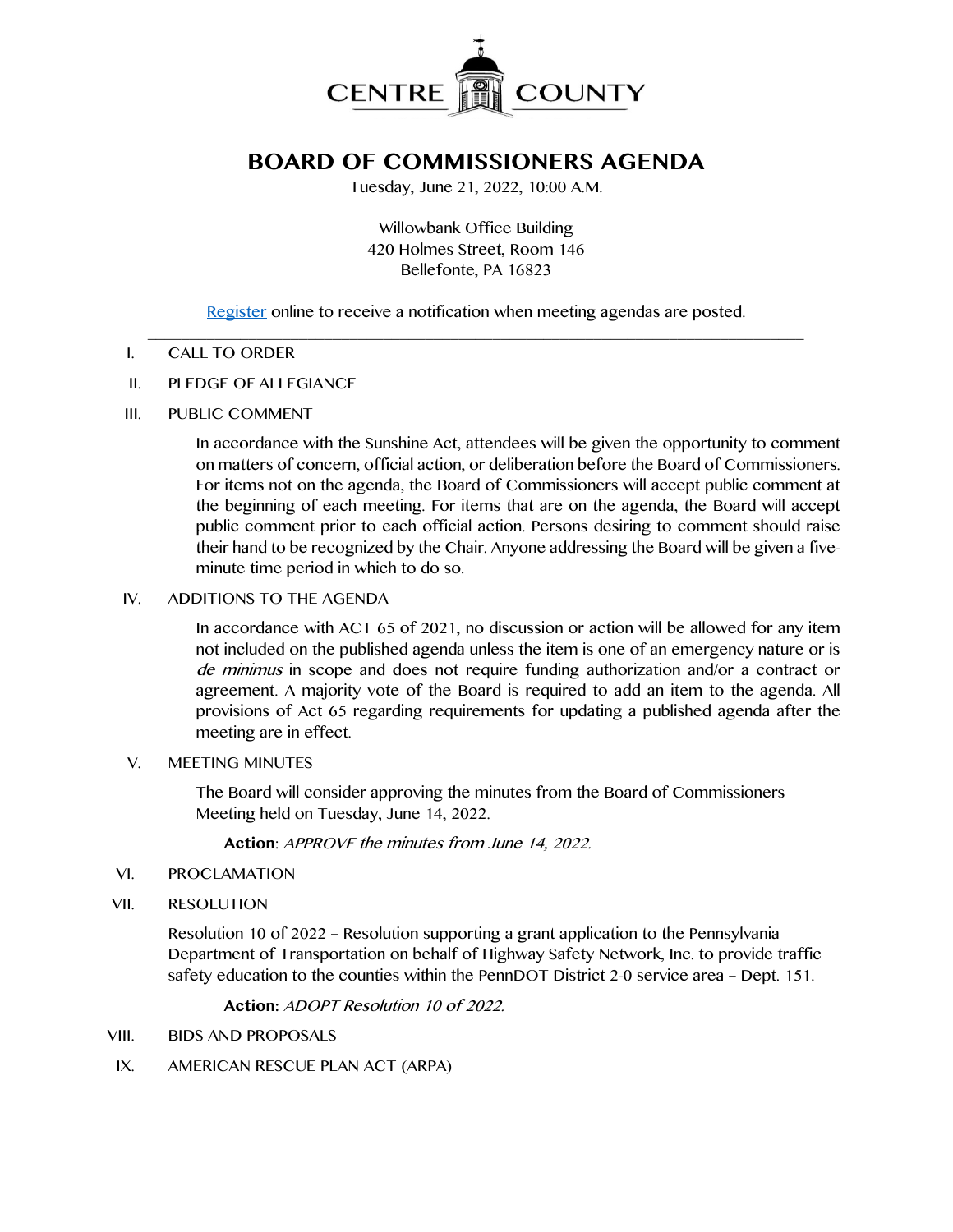#### X. CONTRACTS – AUTHORIZATIONS

- A. Planning and Community Development
	- 1. Contract with Highway Safety Network, Inc. for the County to apply to the Pennsylvania Department of Transportation, Program Services Division, Bureau of Maintenance and Operations, to fund the 2-0 Community Traffic Safety Project. The contract period is from October 1, 2022 to September 30, 2023 – Dept. 151.

**Action:** APPROVE the contract with Highway Safety Network, Inc.

2. Memorandum of Understanding (MOU) for the "Preliminary/Final Land Development Plan-Benner Pike Hotel" located in Benner Township; CCPCDO File No. 70-22. This proposal constitutes a Final Plan submission showing the development of an 82-room hotel (compromising a building footprint of 14,538 square feet) along with corresponding infrastructure located along Amberleigh Lane (T-330) approximately 300 feet northeast from its intersection with Benner Pike (State Route 0150) – Dept. 151.

**Action:** Add the MOU for the "Preliminary/Final Land Development Plan-Benner Pike Hotel" located in Benner Township to next week's Consent Agenda.

B. Transportation – Consider approval of a rate increase for the Shared Ride Services for the Fiscal Year 2022-2023. The new average fare of \$20.56 represents an increase of approximately 5.33% over the current average fare of \$19.52. The new increase will go into effect on July 1, 2022 – Dept. 531.

Action: Add the rate increase for the Shared Ride Services to next week's Consent Agenda.

C. Information Technology System – Contract with RBA Professional Data Systems for a Graphical User Interface (GUI) software enhancement for the Register of Wills Department. The enhancement will allow the office to collect credit payments for fees and services (certified copies, marriage license, etc.). The system enhancements will add the credit card payment type/method to payment maintenance/entry, alter the deposit reports and alter the receipts to include program modifications, testing and installation. The contract total is \$0 for the period of June 21, 2022 to July 31, 2022 – Dept. 142.

**Action:** APPROVE the contract with RBA Professional Data Systems for a GUI software enhancement for the Register of Wills Department.

D. Coroner - Collaboration with the Pennsylvania Department of Health (DOH), Pennsylvania Violent Death Reporting System (PAVDRS) to provide coroner/medical examiner reports, toxicology reports and autopsy reports for violent deaths in Centre County for Death Cases identified from January 1, 2021 to December 31, 2021. Participation in this program will provide \$10,000 in revenue – Dept. 212.

**Action:** Add the grant agreement with Pennsylvania Violent Death Reporting System (PAVDRS) to next week's Consent Agenda.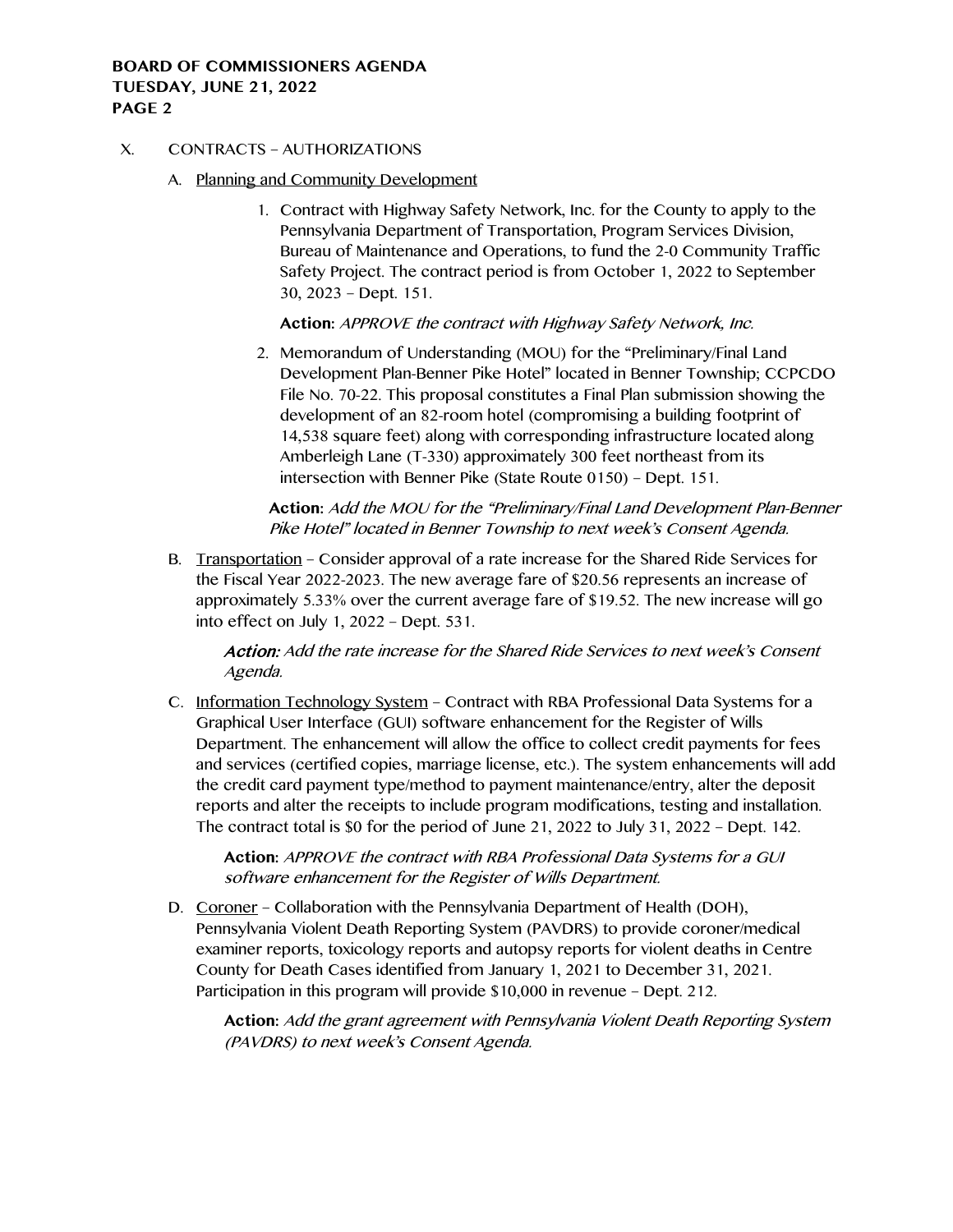E. District Attorney – Contract with Thomson Reuters to provide West Complete Print and ProView eBook Products and the ability to print updates and periodicals for Pennsylvania criminal Justice, evidence and probation & parole rules of State. The contract is for five years with a 3% increase year over year for a total of \$13,774.20 for the period of August 1, 2022 to July 31, 2027 – Dept. 221.

**Action**: Add the contract with Thomson Reuters to next week's Consent Agenda.

F. Court Administration – Contract renewal with Thomson Reuters/Westlaw to provide an online research and legal resource for fifteen employees, which consist of 5 Common Plea Judges, 6 Magisterial District Judges and 4 law clerks. The contract is for five years with a 3% increase year over year for a total of \$381,481.92 for the period of June 8, 2022 to June 8, 2027 – Dept. 271.

**Action:** Add the contract with Thomson Reuters to next week's Consent Agenda.

G. Correctional Facility – Contract renewal with Huntingdon County for intergovernmental housing. The contract rate is \$65 per day for the period of June 28, 2022 to December 31, 2023 – Dept. 333.

**Action:** Add the intergovernmental housing contract to next week's Consent Agenda.

Human Services

H. Aging – Letter of agreement with Strawberry Fields Inc. that will allow referrals to be made freely between both organizations. Both agencies will openly communicate with appropriate release of information consents in place. There is no cost to the agreement and will be for the period of July 1, 2022 to June 30, 2023 – Dept. 521.

**Action:** Add the letter of agreement with Strawberry Fields Inc. to next week's Consent Agenda.

I. Controller – Letter of engagement with Baker Tilly US, LLP to conduct an annual audit, required by PennDOT, focusing on financial and service operations for the Centre County Transportation Department as of and for the year ended June 30, 2022. The contract total is \$7,000 – Dept. 125.

**Action:** APPROVE the letter of engagement with Baker Tilly US, LLP.

#### XI. CONSENT AGENDA

**Action:** APPROVE this week's Consent Agenda.

#### Human Services

A. MHID

- 1. Contract renewal with The ARC of Centre County to provide services to individuals with intellectual disabilities including in-home and community supports, supported employment, transportation, respite care and behavioral support services. The contract total is \$63,000 funded as follows: State \$60,096 and County match \$2,904 for the period of July 1, 2022 to June 30, 2023 – Dept. 561.
- 2. Contract renewal with Eagle Ridge Personal Care Home, LLC to provide mental health and supported living services. The contract total is \$9,674 funded as follows: State \$9,228 and County match \$446 for the period of March 1, 2022 to June 30, 2022 – Dept. 521.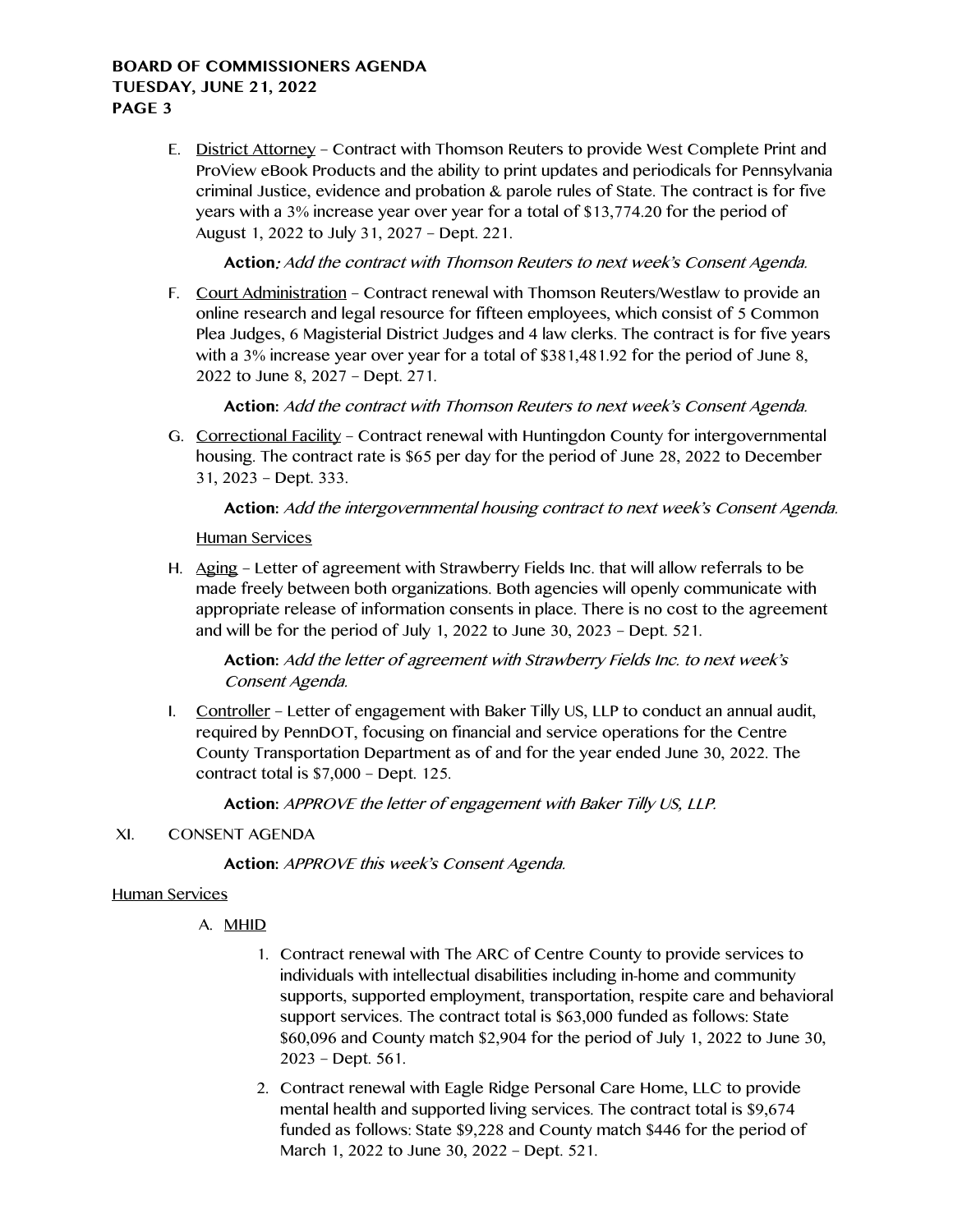B. Transportation – Consider approval of the Participation Grant Agreement with the Commonwealth of Pennsylvania Department of Human Services Bureau of Managed Care Operations Division of Medical Assistance Transportation for the Fiscal Year 2022-2023. This agreement will allow the County to continue providing transportation for individuals covered by the Medical Assistance Transportation Program (MATP). The grant total is \$830,750 for the period of July 1, 2022 to June 30, 2023 – Dept. 531.

#### XII. AUTHORITIES, BOARDS AND COMMISSIONS

| <b>ABC</b>                                       | <b>Name</b>    | Action                           | Term                                   |
|--------------------------------------------------|----------------|----------------------------------|----------------------------------------|
| Aging Advisory<br>Council                        | Jill Lillie    | Appointment                      | January 1, 2022 -<br>December 31, 2024 |
| <b>SEDA COG Natural</b><br><b>Gas Task Force</b> | Ray Stolinas   | Resignation / Term<br>Expiration | July 9, 2019 - June 17,<br>2022        |
| <b>SEDA COG Natural</b><br><b>Gas Task Force</b> | Susan Benedict | Appointment                      |                                        |

**Action:** APPROVE the ABC appointments and resignation.

XIII. LIQUID FUELS – FEE FOR LOCAL USE

CHECK RUN

Check run in the amount of \$1,643,609.60 dated June 17, 2022.

**Action:** APPROVE the check run dated June 17, 2022.

- XIV. ADMINISTRATOR'S REPORT
- XV. C-NET REQUEST
- XVI. LETTER OF SUPPORT

College Township East College Avenue Shared Use Path Project.

**Action:** APPROVE the letter of support.

- XVII. LIQUID FUELS FEE FOR LOCAL USE
	- A. Mid-Year Programs Update
	- B. Request for authorization of \$32,985 Fee for Local Use Funds to be added to the existing 2018 and 2019 Multimodal Bridge Bundle Reserve for improvements to five local bridges in Centre County for a total of \$125,000 – Dept. 151.

**Action:** Add the Fee for Local Use Funds to be added to the existing 2018 and 2019 Multimodal Bridge Bundle Reserve to next week's Consent Agenda.

- XVIII. REPORTS ANNOUCEMENTS.
	- A. Voter Registration Report
	- B. Announcements

Centre County Government Offices will be closed on Monday, July 4 for Independence Day.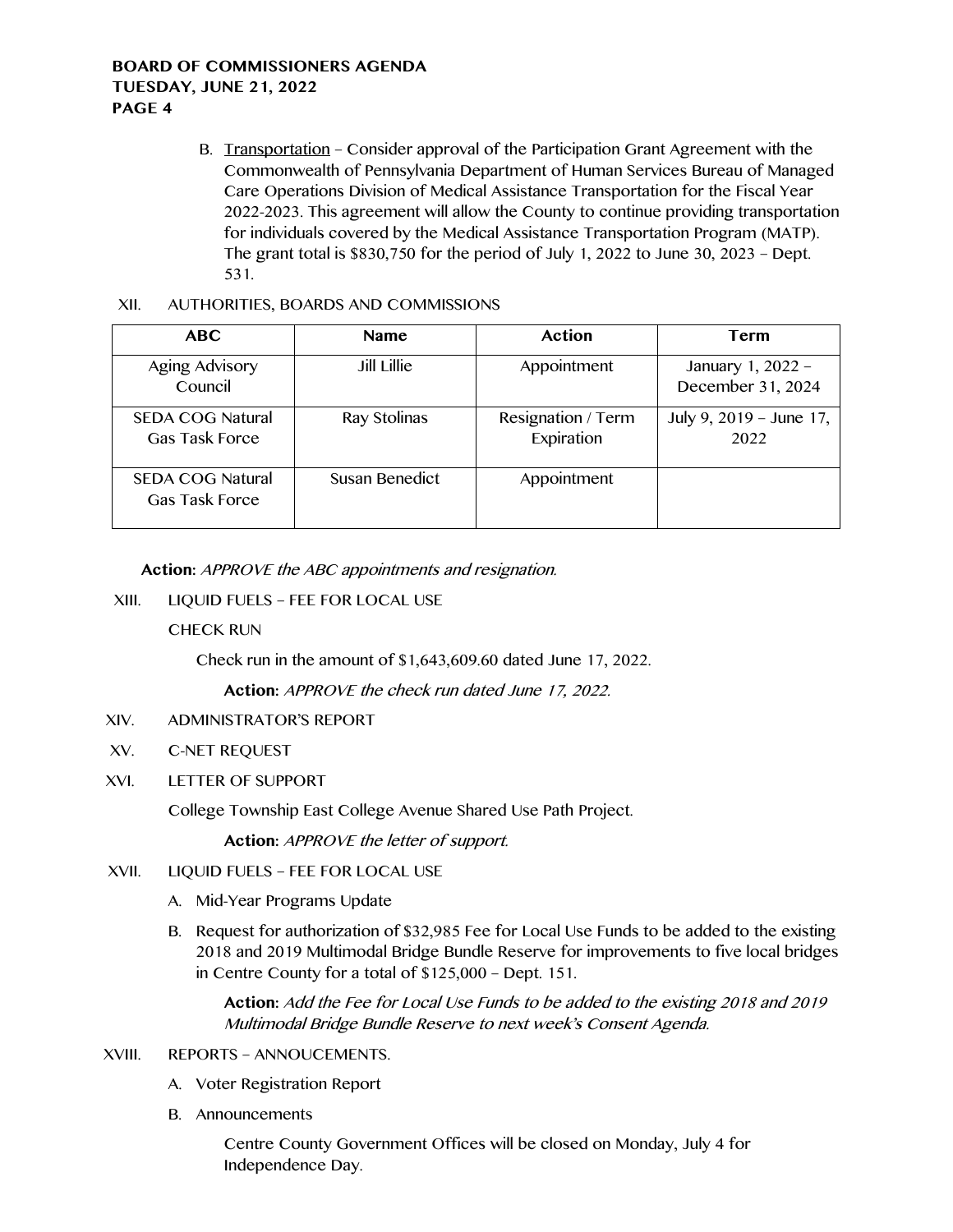XIX. EXECUTIVE SESSION REPORT